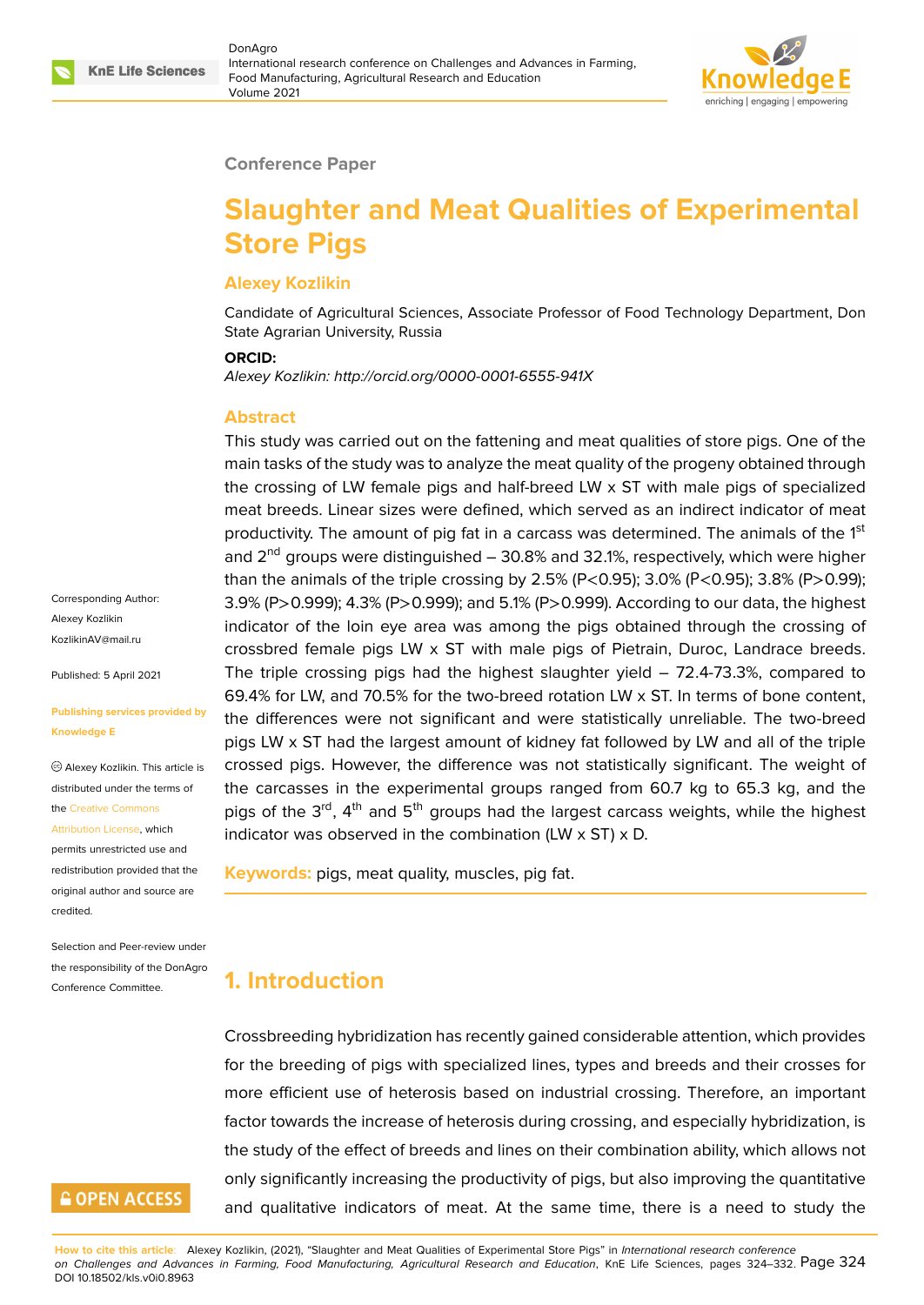efficiency of purebred breeding and crossbreeding of various most common genotypes of pigs [1].

In industrial complexes, it is most effective to use crossbreeding, which allows improving the reproducing qualities of female pigs, meat and fattening qualities of young animals[, w](#page-6-0)here the female pigs of Large White and Landrace breeds are used as female parent, and the male pigs of synthetic line of Irish selection – as paternal breed [2]. The highest meatness and leanness of carcasses was in pigs obtained from the combination of Large White female pigs with Landrace male pigs of Finnish selection [3].

The criteria for assessing the quality of carcasses include the carcass leng[th](#page-7-0), percentage of meat in a carcass, fat depth, ham side weight mass, and the loin eye area. All these characteristics are determined after the control fattening during s[pe](#page-7-1)cial carcass cutting [4]. The Large White pig breed has a strong constitution, well adapted to feed and climatic conditions of the Central Chernozem Zone. The animals of this breed are mainly used as the female parent for industrial crossing and hybridization in commercial farms [5[\].](#page-7-2)

The results of fattening qualities of experimental pigs indicate that the use of male pigs of specialized meat breeds in different versions of triple crossing improves speed, growt[h e](#page-7-3)nergy and feed conversion [6].

The physical properties of pig meat are influenced by several factors, namely, genotype, breed and animal body weight. With the increase of the body weight before slaughter up to 130 kg the slaughter [we](#page-7-4)ight, slaughter yield, carcass length, ham weight, loin eye area and fat depth of crossbred animals also increased [7].

To increase the production of meat pork and improve its quality, it is recommended to use Duroc, Landrace and Pietrain pigs in the pig breeding system in Rostov region [8]. The meat productivity of triple crossings is largely determine[d](#page-7-5) by the pre-slaughter body weight [9]. In order to improve the fattening and meat qualities of Large White pigs, it is advisable to use their industrial crossing with male pigs of Landrace specialized [me](#page-7-6)at breed [10].

The qualit[y](#page-7-7) of obtained products is an important link in the chain of profitable pig farming – a key indicator characterizing the value of the carcass of processed animals. The use of t[wo](#page-7-8)-breed animals (LW  $\times$  D) for the production of pork has a positive effect on fattening, slaughter and meat qualities [11].

The most multiparous were the combination of hybrid female pigs (LW x D) with Duroc male pigs. Hybrid piglets from the  $1<sup>st</sup>$  and  $2<sup>nd</sup>$  groups obtained from the combination of Large White x Landrace breeds of Can[adi](#page-8-0)an and Danish selection with Duroc male pigs were characterized by the best growth rate during sucking and growing periods.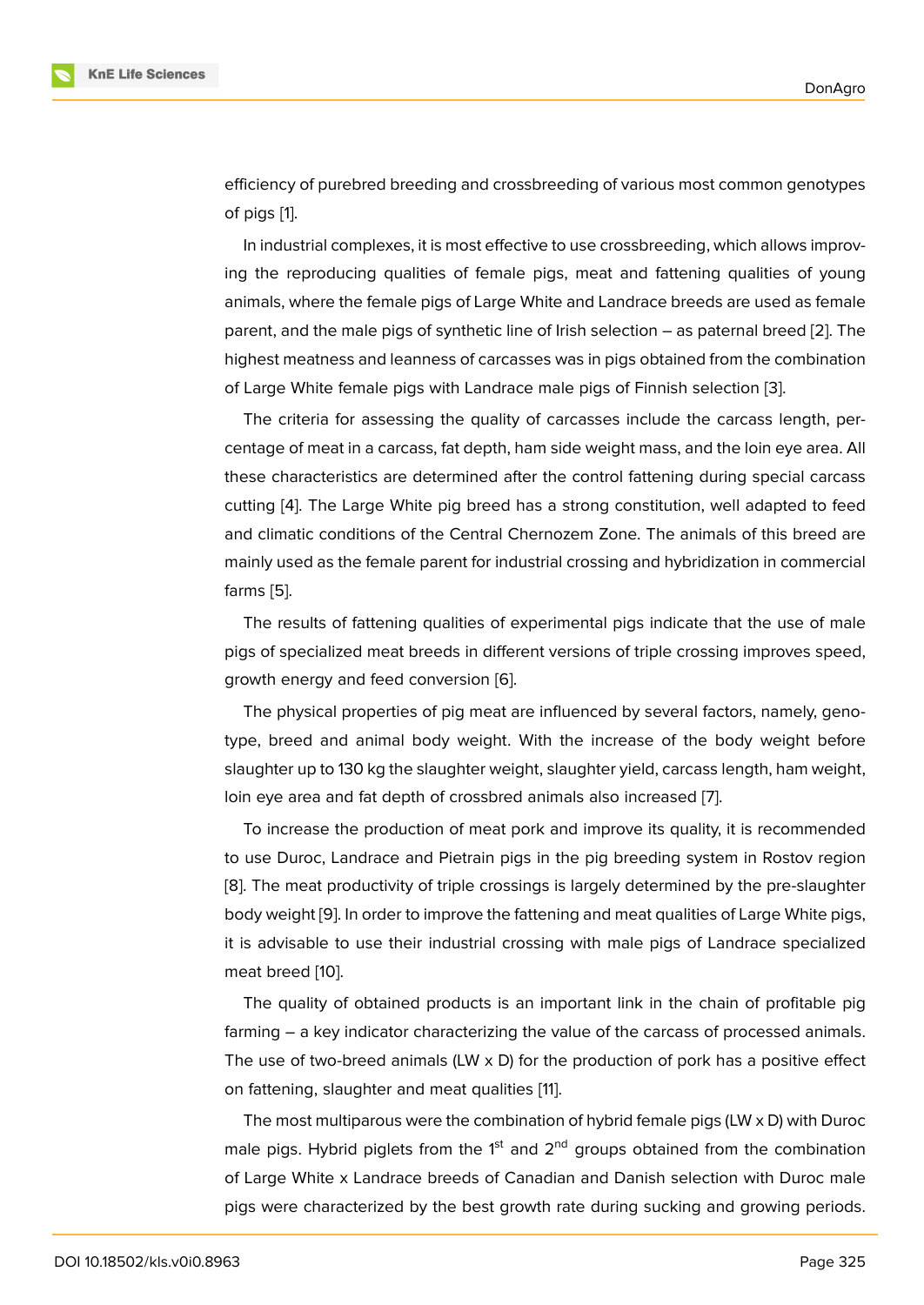According to fattening and slaughtering qualities of hybrid young pigs, the best results are obtained when combining female pigs  $(LW \times Y)$  with Landrace male pigs of Canadian selection and also when combining female pigs (LW x Y) with Landrace male pigs of Danish selection. To increase the production of pork and improve its quality in industrial conditions, it is recommended to use Landrace male pigs of Canadian and Danish selection at the final stage of triple crossing – Large White x Yorkshire x Landrace, as well as Duroc male pigs when crossing with hybrid female pigs (LW x L Danish) [12].

The quality of carcasses and pig meat is influenced by the genotype and the body weight of animals before slaughter. A key factor in improving the quality of pig meat is the use of industrial crossing of large white with meat breeds, such as Dur[oc](#page-8-1) and Landrace [13].

In order to increase the production of meat pork and reduce its cost, it is promising to create pedigree breeding units for Duroc, Landrace and Pietrain pigs, as well as commerci[al f](#page-8-2)arms for producing crossbred female pigs LW x ST and their further use in the pig breeding system in Rostov region when crossing with male pigs of specialized meat breeds [14, 15].

### **2. Metho[ds](#page-8-3) [a](#page-8-4)nd Equipment**

The experiments used purebred female pigs of Large White breed (LW) and crossbred pigs of LW x Steppe Type (ST), crossbred piglets obtained using the male pigs of Duroc (D), Landrace (L), Pietrain (P) and Middle White breeds (MW-1). According to the experimental scheme, 5 groups of female pigs were formed: 1 group – purebred female pigs LW; 2 group – crossbred female pigs LW  $\times$  ST; 3, 4, 5 groups – crossbred female pigs LW x ST with assigned male pigs of corresponding breeds: Pietrain (P), Duroc (D), Landrace (L).

The control and experimental groups were formed according to the principle of analogues, taking into account the age and development of animals (first litter gilt were used).

The studies were conducted according to the following scheme (Table 1).

Female pigs were mounted twice per mating with the same male pig – immediately after heat detection and again after 24 hours. The first three days after mating, the female pigs were kept in individual quarters and then in group cages.

The studies used balanced diets providing animals with energy, nutrients and biologically active substances. The feeding type was concentrated and the supplements included animal feed (whole milk, skimmed milk, meat-and-bone scraps, protein, vitamin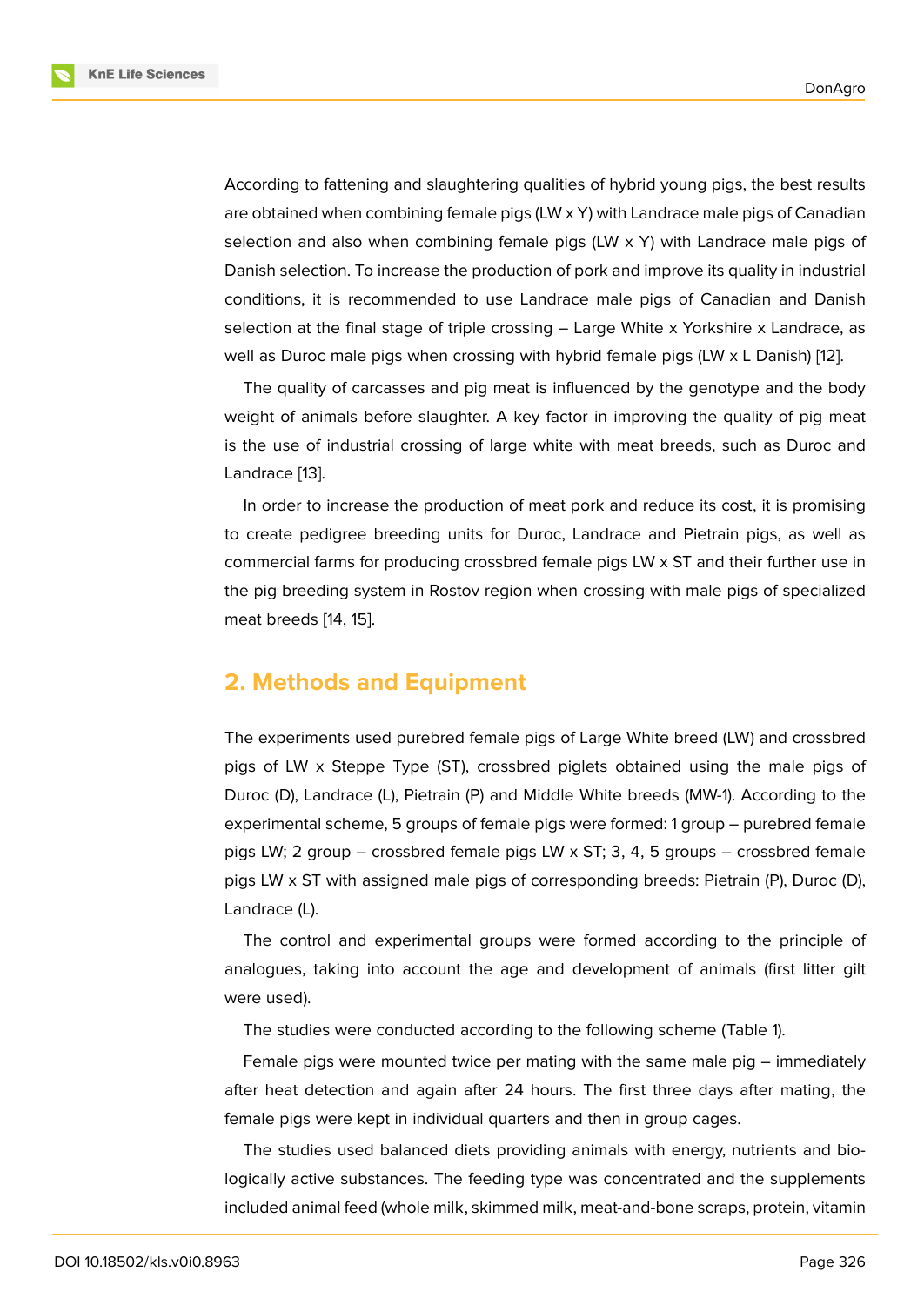| No. | Group        |                           | Selection option | Headcount   |           |  |  |
|-----|--------------|---------------------------|------------------|-------------|-----------|--|--|
|     |              | female pigs<br>свиноматки | male pigs        | female pigs | male pigs |  |  |
|     | control      | LW                        | LW               | 12          | 3         |  |  |
| 2   | experimental | LW                        | <b>ST</b>        | 12          | 3         |  |  |
| 3   | experimental | LW x ST                   | P                | 12          | 3         |  |  |
| 4   | experimental | LW x ST                   |                  | 12          | 3         |  |  |
| 5   | experimental | LW x ST                   |                  | 12          | 3         |  |  |

TABLE 1: Experimental scheme

and mineral supplements). The diets were compiled taking into account age, body weight, productivity and physiological condition.

To study fattening and meat qualities, the groups of piglets (36 heads each) of every crossing option were formed immediately after weaning.

Animal feeding and management was carried out according to the OST-103-86 Pigs. Control fattening method.

The pH (acidity unit), color intensity (color density unit), moisture-retaining capacity of meat (%) were determined in samples taken from the rib eye 48 hours after slaughter.

#### **3. Results**

The analysis of control slaughter results (Table 2) indicates that in terms of pre-slaughter weight the differences between experimental animals were not significant.

In terms of the head weight, the triple crossing piglets were below their purebred LW herdmates by 0.1-0.2 kg, and two-breed LW x ST piglets by 0.2-0.3 kg (P<0.95).

The carcass weight of experimental animals ranged from 60.7 to 65.3 kg, and the largest carcass weight was typical for the piglets of the  $3<sup>rd</sup>$ , 4<sup>th</sup> and  $5<sup>th</sup>$  groups, which amounted to 64.2-65.3 kg, while the highest indicator was typical for (LW  $\times$  ST)  $\times$  D – 65.3 kg.

Triple crossing piglets had the highest slaughter yield – 72.4-73.3% compared to LW – 69.4%, the slaughter yield of two-breed LW x ST piglets was 70.5%.

The modern stage of pig farming development is characterized by the demand of the population for leaner pork. For this purpose, along with purebred breeding, various methods of crossbreeding and hybridization are increasingly being used. The study of domestic and foreign researchers suggests the expediency of producing meat pork and improving the meat qualities of crossbred young pigs using Large White breed. Table 3 shows the analysis of the meat qualities of obtained progeny in the slaughter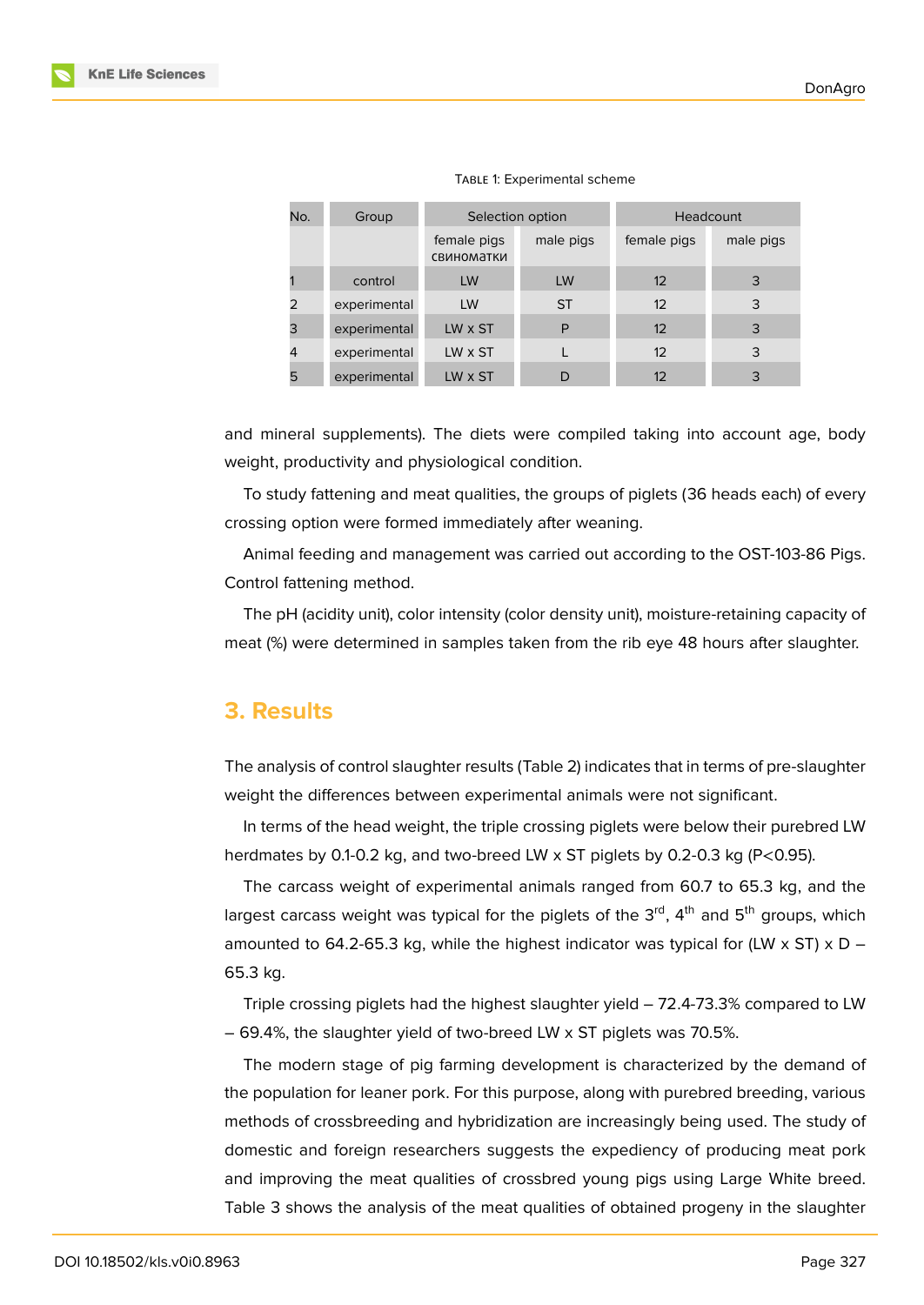of young pigs. One of the key indicators that characterize the carcass meat is the linear size, which is an indirect indicator of meat productivity.

Three-breed piglets had the thinnest layer of fat (LW  $\times$  ST)  $\times$  D – 27.1 mm, and the difference in this indicator compared to the animals of the control group was 13.7% (P>0.999).

The fat depth of piglets (LW  $\times$  ST)  $\times$  P and (LW  $\times$  ST)  $\times$  L was 27.4 and 27.3 mm, respectively, and was less than their herdmates of the control group by 12.8 (P>0.999) and 13.1% (P>0.999). The animals from LW x ST combination had the largest fat depth – 31.8 versus 31.4 mm in LW herdmates.

| Group | Combination               | $\mathsf{n}$ | Pre-<br>slaughter<br>weight, kg | Carcass<br>weight, kg | Head<br>weight,<br>kg | Leg<br>weight,<br>kg | Kidney<br>fat<br>weight,<br>kg | Slaughter<br>weight, kg | Slaughter<br>vield, % |
|-------|---------------------------|--------------|---------------------------------|-----------------------|-----------------------|----------------------|--------------------------------|-------------------------|-----------------------|
|       | LW                        | 5            | $100.0 + 0.6$                   | $60.7 + 0.1$          | $5.0 + 0.1$           | $1.7 + 0.1$          | $2.0 + 0.1$                    | $69.4 \pm 0.4$          | 69.4                  |
| Ш     | LW x ST                   | 5            | $99.9 + 0.7$                    | $61.5 + 0.2$          | $5.2 + 0.1$           | $1.8 + 0.1$          | $2.0 + 0.1$                    | $70.5 + 0.5$            | 70.5                  |
| III   | $(LW \times ST) \times P$ | 5            | $100.1 + 0.5$                   | $64.6 + 0.2$          | $4.8 + 0.1$           | $1.6 + 0.1$          | $1.8 + 0.1$                    | $72.7 + 0.4$            | 72.6                  |
| IV    | $(LW \times ST) \times L$ | 5            | $100.3 + 0.6$                   | $64.2 + 0.3$          | $4.9 + 0.1$           | $1.7 + 0.1$          | $1.8 + 0.1$                    | $72.6 + 0.6$            | 72.4                  |
| V     | $(LW \times ST) \times D$ | 5            | $100.2 + 0.7$                   | $65.3 + 0.2$          | $4.8 + 0.1$           | $1.6 + 0.1$          | $1.7 + 0.1$                    | $73.4 \pm 0.5$          | 73.3                  |

TABLE 2: Results of control slaughter at 100 kg body weight

Among the experimental groups, the three-breed piglets (LW  $\times$  ST)  $\times$  D had an advantage in the ham weight over 3 and 4 groups by 0.2-0.4 kg (P<0.95).

The morphological composition of carcasses gives the most complete picture of the meat-bearing qualities of purebred and crossbred young animals (Table 4).

Data on the morphological composition of carcasses indicate that the piglets obtained from the crossing of crossbred female pigs (LW x ST) with male pigs of Pietrain, Landrace, Duroc breeds in the carcass meat yield exceeded LW and crossbred female pigs LW x ST, respectively, by 2.6% (P>0.999); 3.3% (P>0.999); 4.0% (P>0.999) and 3.9% (P>0.999); 4.5% (P>0.999); 5.3% (P>0.999).

| TABLE 3: Meat qualities of piglets of different genotypes |  |
|-----------------------------------------------------------|--|
|                                                           |  |

| Group | Combination               | $\mathsf{n}$ | Semi-<br>carcass<br>weight, cm | Fat depth,<br>mm | Loin eye<br>area, $cm2$ | <b>Back third</b><br>semi-<br>carcass<br>weight, kg |
|-------|---------------------------|--------------|--------------------------------|------------------|-------------------------|-----------------------------------------------------|
|       | LW                        | 5            | $95.3 + 0.4$                   | $31.4 \pm 0.3$   | $38.5 + 0.2$            | $9.9 + 0.1$                                         |
|       | LW x ST                   | 5            | $95.1 \pm 0.4$                 | $31.8 + 0.4$     | $38.1 \pm 0.3$          | $10.1 + 0.1$                                        |
| Ш     | $(LW \times ST) \times P$ | 5            | $97.9 + 0.5$                   | $27.4 \pm 0.3$   | $42.2 + 0.2$            | $10.6 + 0.1$                                        |
| IV    | $(LW \times ST) \times L$ | 5            | $98.1 \pm 0.4$                 | $27.3 + 0.2$     | $42.7 + 0.2$            | $10.8 + 0.1$                                        |
| V     | $(LW \times ST) \times D$ | 5            | $98.4 \pm 0.3$                 | $27.1 \pm 0.3$   | $43.6 + 0.3$            | 11.0 $\pm$ 0.1                                      |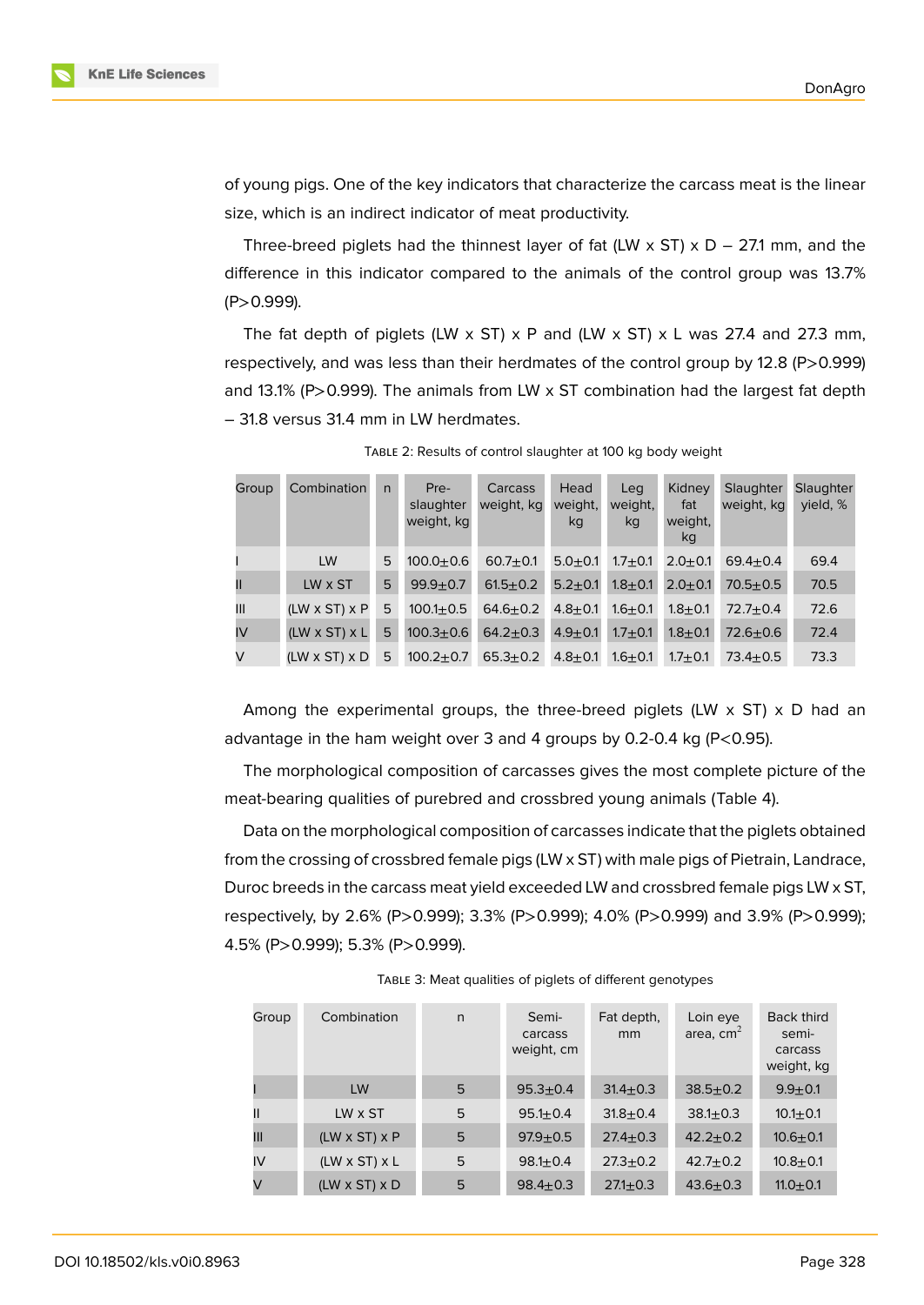| Group | Combination               | Semi-<br>carcass<br>weight,<br>kg | Semi-carcass content |      |               |      |             |      |
|-------|---------------------------|-----------------------------------|----------------------|------|---------------|------|-------------|------|
|       |                           |                                   | meat                 |      | fat           |      | bones       |      |
|       |                           |                                   | kg                   | %    | kg            | %    | kg          | %    |
|       | LW                        | 30.5                              | $17.2 + 0.3$         | 56.4 | $9.8 + 0.2$   | 32.1 | $3.5 + 0.1$ | 11.5 |
| Ш     | LW x ST                   | 30.2                              | $17.4 \pm 0.2$       | 57.6 | $9.3 + 0.2$   | 30.8 | $3.5 + 0.1$ | 11.6 |
| III   | $(LW \times ST) \times P$ | 32.2                              | $19.4 \pm 0.3$       | 60.3 | $9.1 \pm 0.2$ | 28.3 | $3.7 + 0.1$ | 11.5 |
| IV    | $(LW \times ST) \times L$ | 32.0                              | $19.5 \pm 0.2$       | 60.9 | $8.9 + 0.1$   | 27.8 | $3.6 + 0.1$ | 11.3 |
| V     | $(LW \times ST) \times D$ | 32.6                              | $20.1 + 0.2$         | 61.7 | $8.8 + 0.1$   | 27.0 | $3.7 + 0.1$ | 11.4 |

TABLE 4: Morphological composition of carcasses

The amount of fat in a carcass of the animals of the  $1<sup>st</sup>$  and  $2<sup>nd</sup>$  groups made 30.8 and 32.1%, which was higher compared to the animals of the three-breed crossing by 2.5 (P<0.95); 3.0 (Р<0.95); 3.8% (P>0.99) and 3.9 (P>0.999); 4.3 (P>0.999); 5.1% (P>0.999).

### **4. Discussion**

The studies revealed that the two-breed LW x ST piglets had the largest amount of kidney fat followed by LW and piglets of all three-breed crossbreeding options. However, the difference is not statistically significant.

One of the main tasks of the study was to analyze the meat qualities of pigs obtained during the crossing of female pigs LW and half-breed LW x ST with the male pigs of specialized meat breeds (Pietrain, Duroc, Landrace). The loin eye area is a key indicator of the carcass meat content assessment. The piglets received by crossing the crossbred female pigs LW  $\times$  ST with the P, L and D male pigs had the highest indicator of the loin eye area – 32.2; 32,7; and 33.6 cm<sup>2</sup>, which was higher than the LW pigs by 3.7 cm<sup>2</sup> (P>0.999); 4.2 cm<sup>2</sup> (P>0.999); 5.1 cm<sup>2</sup> (P>0.999). In terms of the loin eye area the animals of the 2<sup>nd</sup> group (LW x ST) lagged behind their LW analogs by 0.4 cm<sup>2</sup>.

In terms of the weight of the semi-carcass back third, the piglets of 3, 4, 5 experimental groups had a reliable advantage over purebred LW herdmates – by 0.7 (P>0.999); 0.9 (P>0.999) and 1.1 kg (P>0.999), respectively. For this indicator the crossbred piglets of the  $2<sup>nd</sup>$  group exceeded the animals of the control group by 0.2 kg (P<0.95).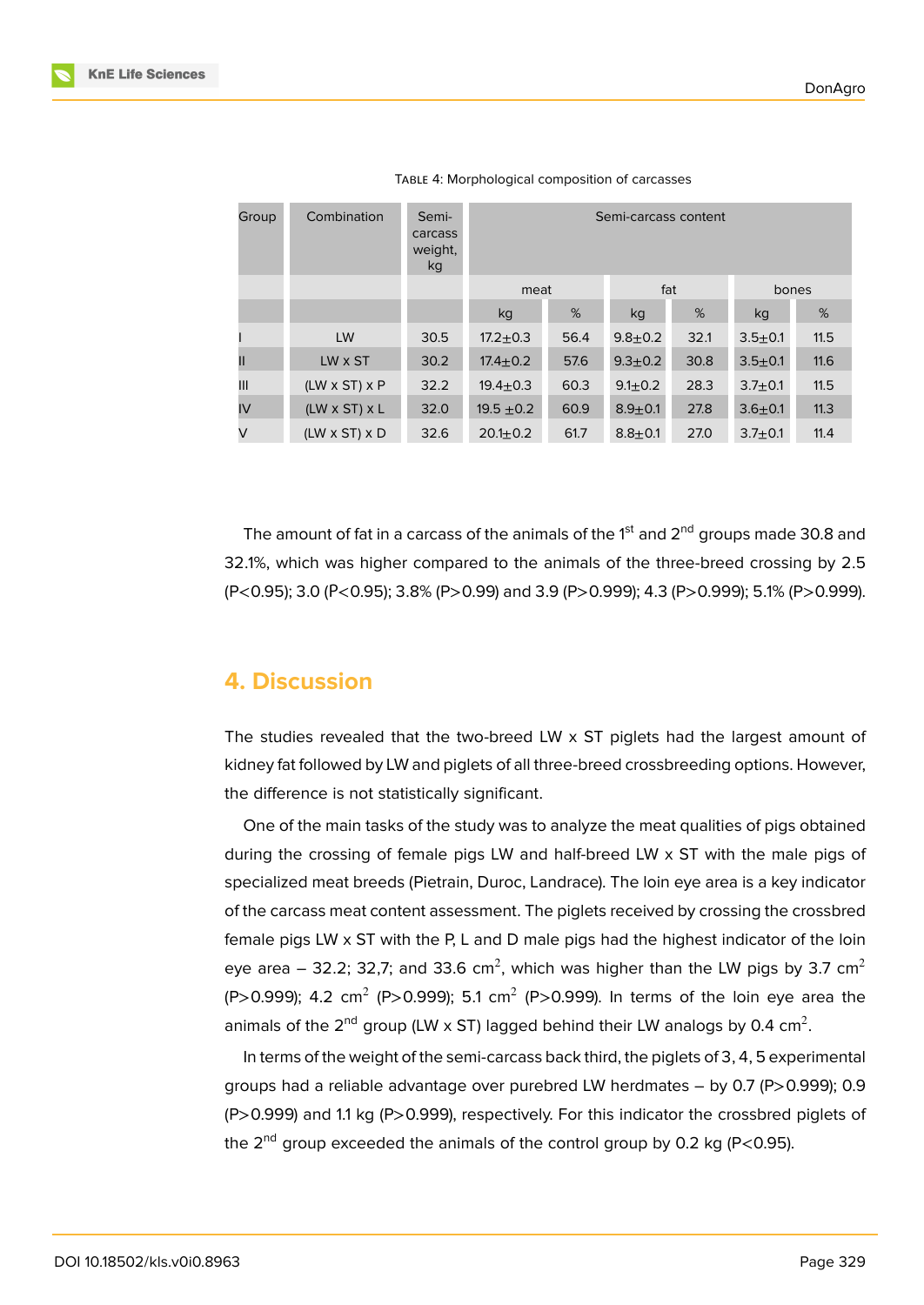

## **5. Conclusion**

Thus, the results of studies on meat qualities prove that the three-breed crossing animals (LW  $\times$  ST)  $\times$  D had the highest values, and their carcass length, fat density, loin eye area and semi-body back third weight made 98.4 cm, 27.1 mm, 33.6 cm $^2$ , and 11.0 kg, respectively.

In terms of the amount of fat in a carcass, the animals of the  $1<sup>st</sup>$  and  $2<sup>nd</sup>$  groups exceeded the animals of the three-breed crossing.

The differences in bone content were not significant and statistically unreliable.

The piglets of all variants of three-breed crossing had the longest carcasses, which exceeded the LW herdmates and two-breed LW x ST cross breeds.

The three-breed piglets (LW x ST) x D had the thinnest fat layer.

Data on the morphological composition of carcasses indicate that the piglets obtained from the crossing of crossbred female pigs (LW x ST) with male pigs of Pietrain, Landrace, Duroc breeds in the carcass meat yield exceeded LW and crossbred female pigs LW x ST.

# **Acknowledgement**

The authors would like to thank their colleague for their contribution and support to the research. They are also thankful to all the reviewers who gave their valuable inputs to the manuscript and helped in completing the paper.

# **Conflict of Interest**

The authors have no conflict of interest to declare.

### **References**

<span id="page-6-0"></span>[1] Moroz, O. G., *et al*. (2019). Slaughter and Meat Qualities of Highly Productive Hybrids of Pigs. Presented at *Innovations in Animal Husbandry – Today and Tomorrow. Collection of Scientific Articles on the Materials of the International Scientific and Practical Conference dedicated to the 70th anniversary of the Research and Practical Center of the National Academy of Sciences of Belarus on Animal Husbandry. December 2019, Zhdanovo, Belarus, Publishing House: Republican*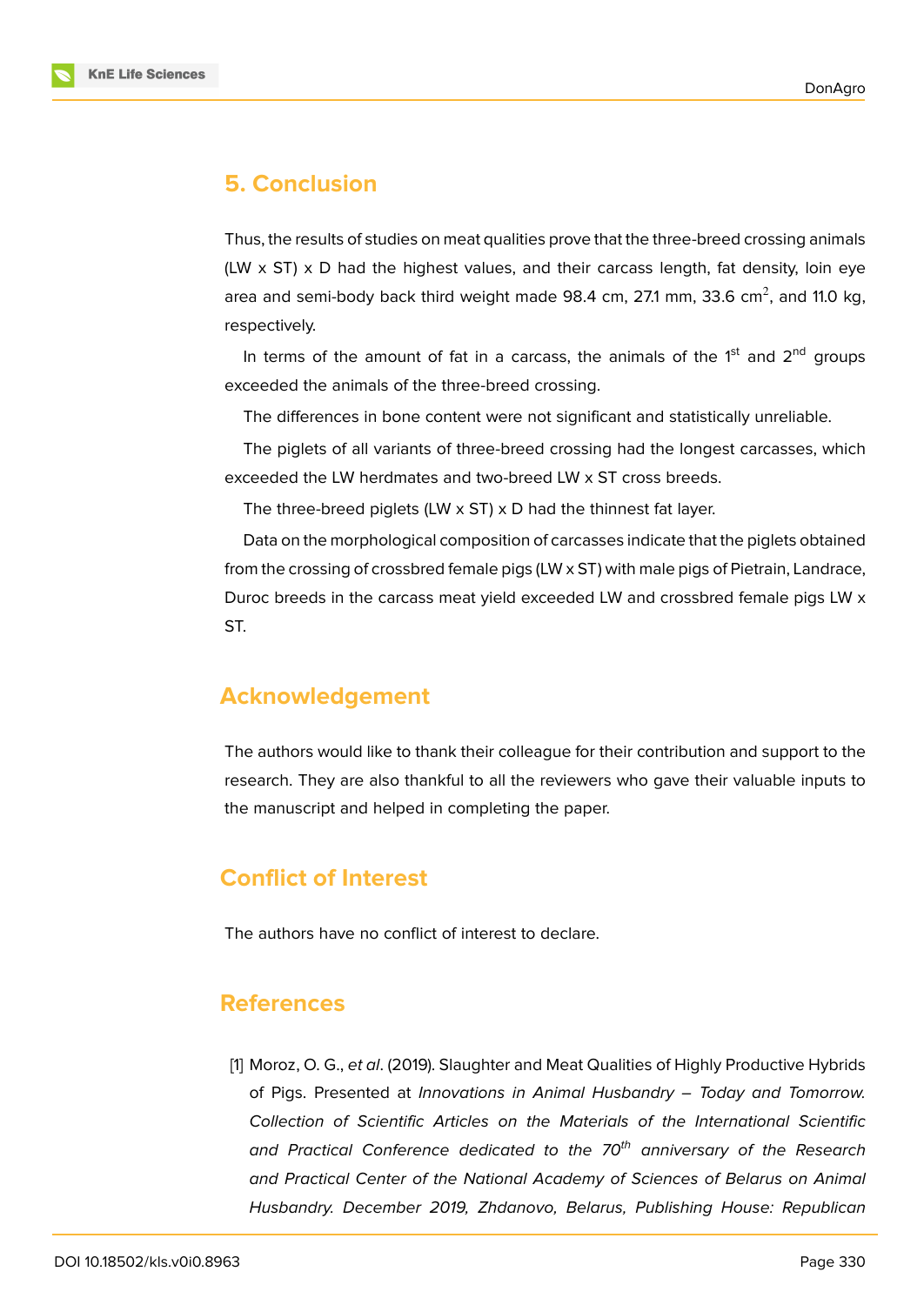

*Unitary Enterprise "Belarusian Science Publishing House" (Minsk) p. 103-107.*

- <span id="page-7-0"></span>[2] Semenov, A. S. and Kavardakova, O. Y. (2017). Effects of Intergenerational Crossbreeding on the Productive Quality of Pigs. *Perm Agrarian Bulletin*, vol. 4, issue 20, pp. 134-139.
- <span id="page-7-1"></span>[3] Chernova, S. E. and Kazakov, V. S. (2016). Slaughter and Meat Qualities of Store Pigs in Purebred and Industrial Crossbreeding. *Science and World.*, vol. 10, issue 38, pp. 56-58.
- <span id="page-7-2"></span>[4] Shatskikh, E. V. (2018). Slaughter and Meat Qualities of Crossbred Pigs. *Perm Agrarian Bulletin.*, vol. 2, issue 22, pp. 153-157.
- <span id="page-7-3"></span>[5] Samsonova, O. E. (2016). Meat Productivity of Pigs of Large White and Short-Eared White Breeds Crossed with Duroc Meat Breed Male Pigs. Presented at *World Science: Problems and Innovations. Collection of Articles of the III International Scientific and Practical Conference*. *Publishing house: "Science and Education", Penza, Russia, pp. 148-150.*
- <span id="page-7-4"></span>[6] Leonidov, I. N., Kozlikin, A. V. and Lodyanov, V. V. (2016). Reproduction, Feeding and Meat Qualities of Store Pigs when using Male Pigs of Specialized Breeds and Types. *Polythematic Network Electronic Scientific Journal of Kuban State Agrarian University*, issue 122, *Vol. I, Scientific Journal of KubSAU, No. 122 (08), Krasnodar, Russia*, *pp. 89-98.*
- <span id="page-7-5"></span>[7] Perevoiko, Z. A. and Semenov, A. S. (2017). Quality of Pig Carcasses and Meat Depending on Genotype and Body Weight During Slaughter. Presented at *Key Problems and Advanced Developments in Modern Science. Collection of Scientific Works on the Materials of the I International Scientific and Practical Conference. Perm, Russia, pp. 96-100.*
- <span id="page-7-6"></span>[8] Tarichenko, A. I. and Grishchenko, A. I. (2015). Nutritional and Biological Value of Pork. Presented at *Innovative Technologies of Food Production. Materials of the International Scientific and Practical Conference. Persianovsky village, Russia, February, 2015, Publishing house: Federal State Budgetary Educational Institution of Higher Professional Education "Don State Agrarian University" (Persianovsky village) p. 136-140*
- <span id="page-7-7"></span>[9] Doylidov, V. A., Lyakhova, E. N. and Zagorsky, V. V. (2016). Meat Qualities of Pigs of Different Weight Conditions. In *Agrarian Science to Agriculture.* Altai State Agrarian University. *Barnaul, Russia, pp. 107-109.*
- <span id="page-7-8"></span>[10] Miroshnichenko, I. P. and Kosov, V. A. (2019). Efficiency of Landrace Male Pigs when used with Large White Female Pigs. *Scientific bulletin of Lugansk National Agrarian*